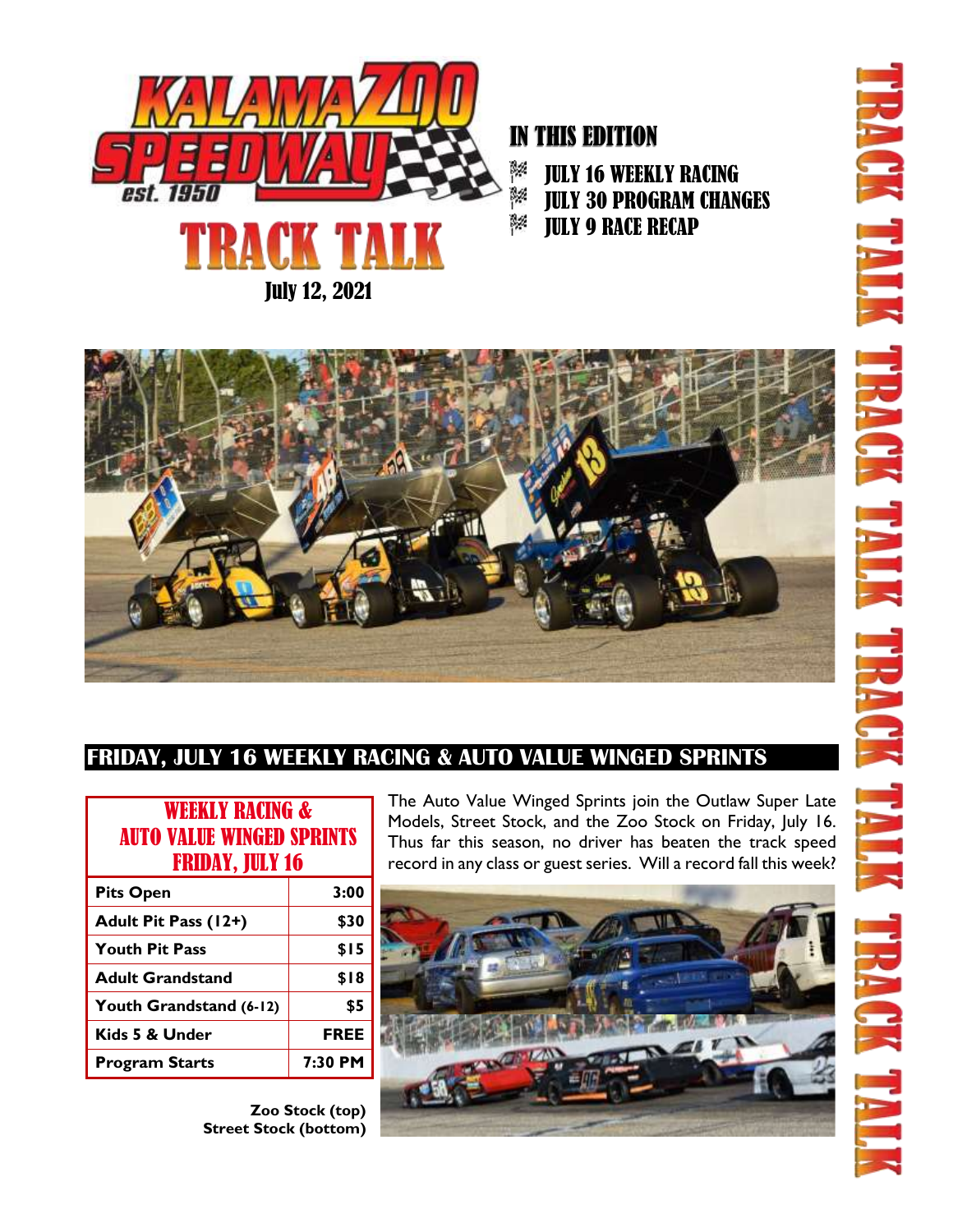## **JULY 30 PROGRAM CHANGES (Take III)**

After a couple of false starts the July 30 program is finally set. All five classes will be racing for extra payout and all but the Template Late Models will be racing for points. The Street Stock, Outlaw FWD and the Zoo Stock will run heat races. Thanks to the sponsors who are sponsoring the extra purse money for the night. Trophies for the night will be provided by the International Women's Motorsports Association.

#### **LANDSCAPE FORMS OUTLAW SUPER LATE MODELS**

GT Products 75 (\$2,000 to win & \$400 to start)

#### **HUTCHERSON CONSTRUCTION TEMPLATE LATE MODELS**

Hutcherson Construction 50 (\$1,200 to win & \$200 to start)

#### **SS AUTO PRO'S OF GRAND RAPIDS STREET STOCK**

SS Auto Pro's of Grand Rapids 40 (\$1000 to win & \$150 to start)

#### **O'REILLY AUTO PARTS OUTLAW FWD**

Randy's Auto Service 30 (\$500 to win & \$100 to start)

#### **SPARTAN INSULATION ZOO STOCK**

Howe Patio & Windows 25 ('A' feature) (\$400 to win & \$75 to start)

Howe Patio & Windows 20 ('B' feature) (\$200 to win & \$50 to start)

### **JULY 9 RACE RECAP**

Tyler McGhan was the top qualifier (16.848) of the 40 Spartan Insulation Zoo Stock that showed up to compete; that's McGhan's third fast-time of the season. Charles Anderson, Drew Hosner, Mark Gunthorpe and Don Teadt won the heat races. Anderson and Hosner have won a heat race previously; this was Gunthorpe's and Teadt's first trip to Victory Lane. Following contact in the middle of the backstretch during Heat 2, Travis Petto's #23 was done for the night and needed a tow from the track; however, his tire got caught up in the competition and raced all the way around the track to finish the heat.



# **TRACK TALK FRACK TALK TRACK TALK**









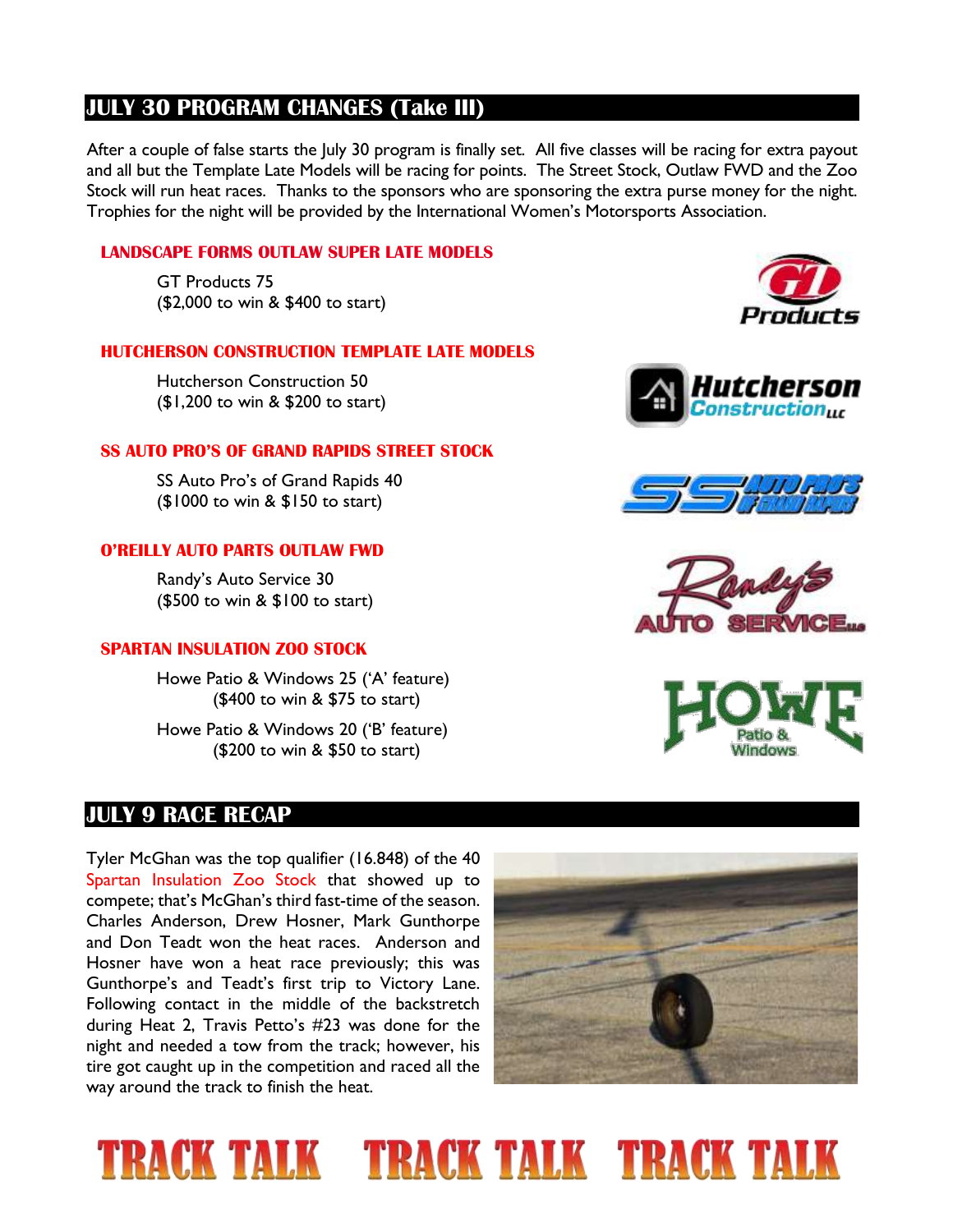Defending track champion Rielly Meade (right) won the 15-lap B feature in a highly competitive race. Meade won a 'B' feature on his way to the 2019 championship but all the same he'd prefer to run in the 'A' features. Chad Bronson, Cody Warren, Chad VandenBerg and Tyler Diamond rounded out the top five finishers.

Ira Hosner led the first lap of the 20-lap 'A' feature before son, Drew Hosner, passed him. At the halfway point, Hosner maintained a substantial lead while Ira Hosner, Matthew Elsey Jr., Eric Mepyans and Matt Elsey (must have been father/son night!) were his closest pursuers. Hosner started slowing and pulled into the pits out of fuel giving Elsey Jr. the lead. With five to go, Tyler McGhan had broken into the top five, charged into second place and was making a run on Elsey Jr. when the checkered waved giving Elsey Jr. his first feature win of the season. Elsey, Jr. and McGhan both started at the tail of the field. Following Elsey Jr. and McGhan across the finish line were Ira Hosner, Matt Elsey and Eric Mepyans rounding out the top five. Ryan Osborne finished sixth followed by Michael Vanpelt, Charles Anderson, Logan Meade and Wendell Scott. With the win, Elsey Jr. takes the point lead by 2 points over Tyler McGhan.

Dave Leonard Jr. took fast time for the third time in a row in the O'Reilly Auto Parts Outlaw FWDs with a time of 15.066; the fastest time posted in qualifying this season. Jake Doxey and John Munro won the heat races. Dave Leonard Jr. used his speed to win the 25-lap feature, his third feature win this season. John Munro took the early lead from the second row with Nick Layman rocketing out from mid-field to take the lead five laps in. Layman's lead was short-lived

I A U



as Leonard Jr. moved into the lead with 19 laps remaining and promptly out-paced the field. A caution with two laps to go put the top cars on an even footing for a shootout for the win. Will Slaughter and Drew Losey gave Leonard Jr. a run for his money but Leonard Jr. took the final flag followed by Will Slaughter, Drew Losey, Nick Layman and Jake Doxey. The second half of the order started with John Munro followed by Dave Leonard Sr., Nick Failing, Tyler McGhan and Camille Lewis. Will Slaughter continues his grip on the point lead.

In the SS Auto Pro's of Grand Rapids Street Stock, Matt Weenink drove to his first quick time this season with a lap speed of 14.912. Greg Brown, John Chapman and MaKenna Long won the heat races. Taylor Imus won the Last Chance race and advanced to the 30-lap feature. Also advancing were Chuck Caudill, MaKenna Long and Gabe Sheppard. Two quick cautions marred the start of the feature with Chuck Caudill being towed off the track with one lap in and Kenny Head II going into the wall with 5 laps in. John Chapman

RACK TALK TRACI